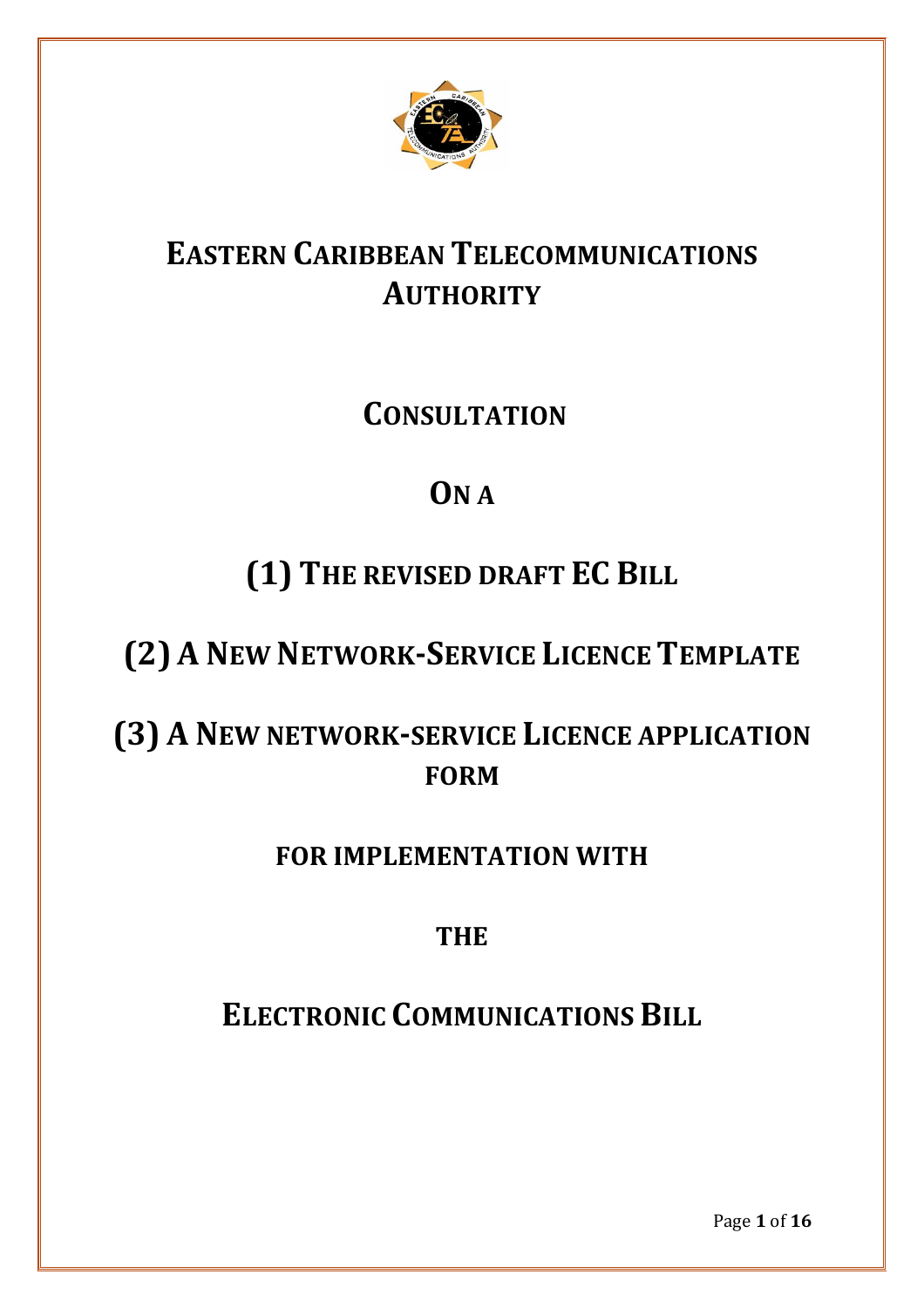# **Table of Contents**

| 1.                                                                         |                                                              |                                                                           |  |  |
|----------------------------------------------------------------------------|--------------------------------------------------------------|---------------------------------------------------------------------------|--|--|
| 1.1                                                                        |                                                              |                                                                           |  |  |
| 1.2                                                                        |                                                              |                                                                           |  |  |
| 2.                                                                         |                                                              |                                                                           |  |  |
| 3.                                                                         | THE CURRENT REGIME AND PROPOSED CHANGES UNDER THE EC BILL  5 |                                                                           |  |  |
| 4.                                                                         |                                                              |                                                                           |  |  |
| 5.                                                                         |                                                              |                                                                           |  |  |
| 6.                                                                         |                                                              |                                                                           |  |  |
| 6.1                                                                        |                                                              |                                                                           |  |  |
| 6.2                                                                        |                                                              |                                                                           |  |  |
|                                                                            | 6.2.1                                                        |                                                                           |  |  |
|                                                                            | 6.2.2                                                        |                                                                           |  |  |
|                                                                            | 6.2.3                                                        |                                                                           |  |  |
| 7.                                                                         |                                                              |                                                                           |  |  |
| 8.                                                                         |                                                              |                                                                           |  |  |
| 9.                                                                         |                                                              |                                                                           |  |  |
| 9.1                                                                        |                                                              |                                                                           |  |  |
| QUESTIONS AS TO STRUCTURE OF THE NEW UNIFIED LICENCING REGIME TO BE<br>10. |                                                              |                                                                           |  |  |
| 10.1                                                                       |                                                              |                                                                           |  |  |
|                                                                            | 10.2                                                         |                                                                           |  |  |
|                                                                            | 10.3                                                         |                                                                           |  |  |
|                                                                            | 10.4                                                         |                                                                           |  |  |
|                                                                            | 10.5                                                         |                                                                           |  |  |
|                                                                            | 10.6                                                         | Concerns about consequences of adopting Multi-Service Licensing Regime 14 |  |  |
|                                                                            | 10.7                                                         |                                                                           |  |  |
|                                                                            | 10.8                                                         |                                                                           |  |  |
|                                                                            | 10.9                                                         |                                                                           |  |  |
|                                                                            | 10.10                                                        |                                                                           |  |  |
|                                                                            | 10.11                                                        |                                                                           |  |  |
|                                                                            | 10.12                                                        |                                                                           |  |  |
| 11.                                                                        |                                                              |                                                                           |  |  |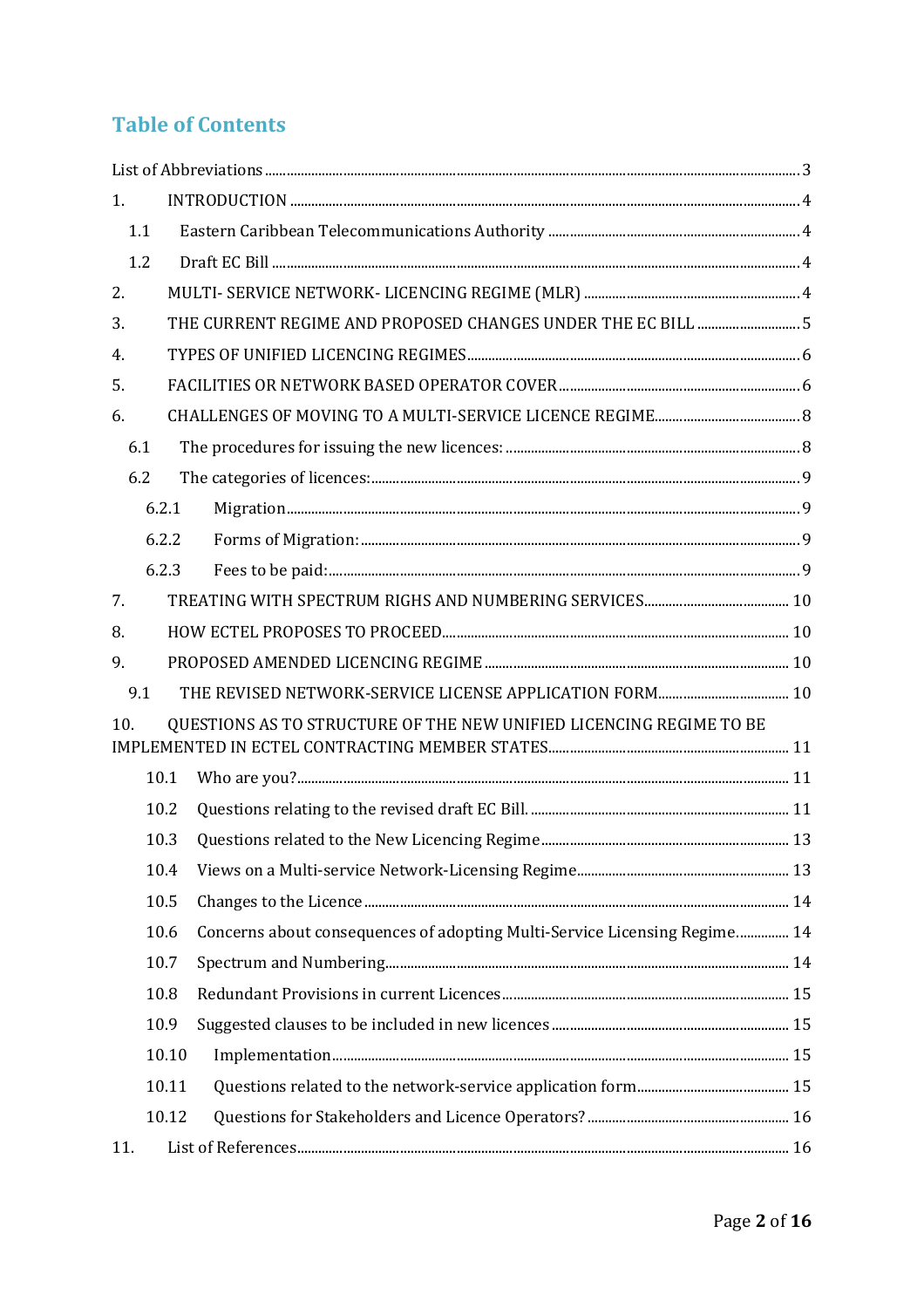# <span id="page-2-0"></span>**List of Abbreviations**

| EU           | European Union                                    |
|--------------|---------------------------------------------------|
| <b>NGN</b>   | <b>Next Generation Networks</b>                   |
| <b>ULR</b>   | <b>Unified Licensing Regime</b>                   |
| <b>ICT</b>   | Information and Communication Technology          |
| <b>FBO</b>   | <b>Facilities-Based Operators</b>                 |
| <b>SBO</b>   | <b>Service Based Operators</b>                    |
| <b>NFPs</b>  | <b>Network Facility Providers</b>                 |
| <b>NSPs</b>  | Network Service Providers                         |
| IP           | Internet Protocol                                 |
| <b>NTRC</b>  | National Telecommunications Regulatory Commission |
| <b>VoIP</b>  | Voice over Internet Protocol                      |
| <b>ECTEL</b> | Eastern Caribbean Telecommunications Authority    |
| <b>MLR</b>   | Multi-service Network-Licencing Regime            |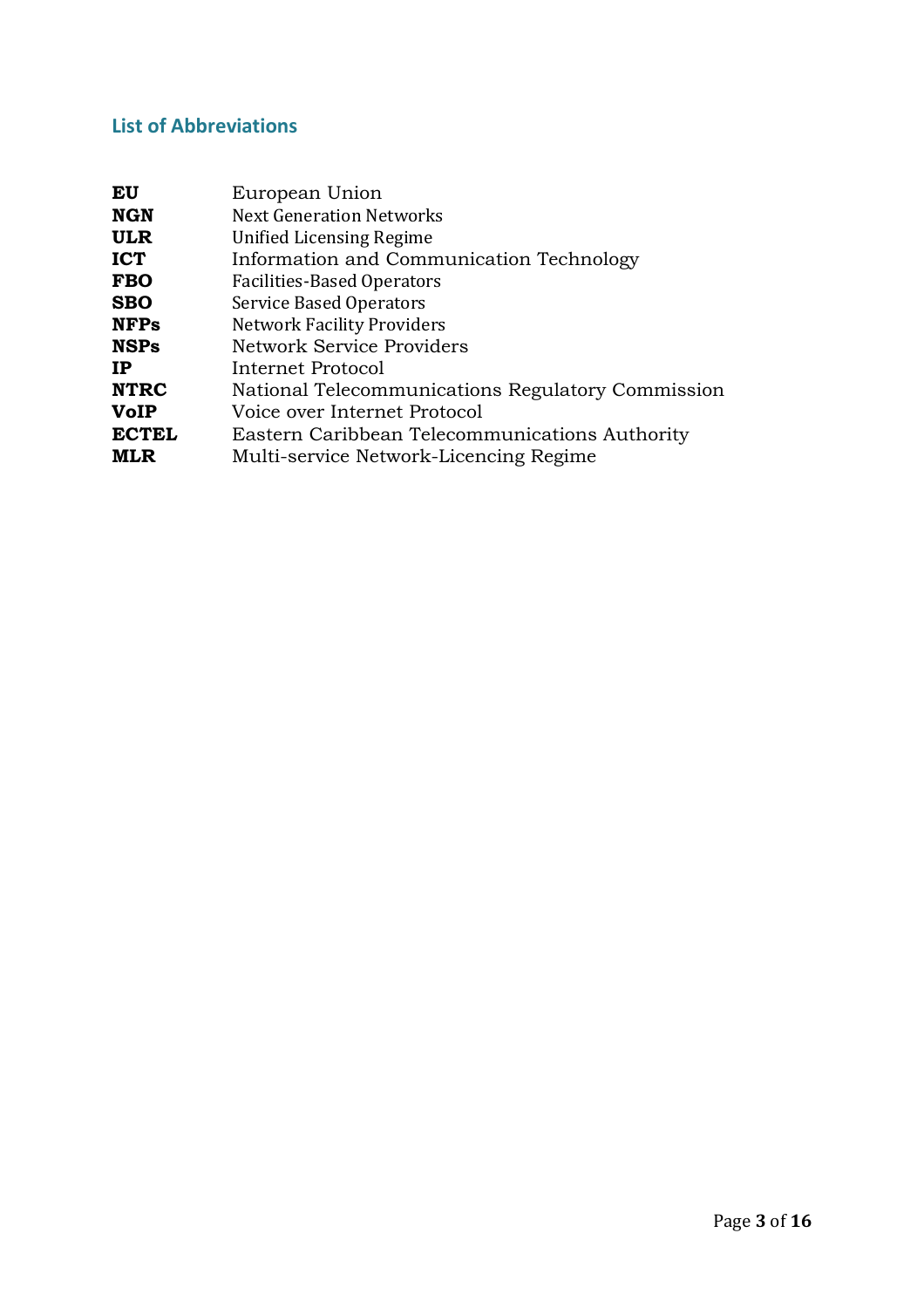## <span id="page-3-0"></span>**1. INTRODUCTION**

### <span id="page-3-1"></span>**1.1 Eastern Caribbean Telecommunications Authority**

The Eastern Caribbean Telecommunications Authority (ECTEL) was established by Treaty signed by five Eastern Caribbean States, the Commonwealth of Dominica, Grenada, St. Kitts and Nevis, Saint Lucia and St. Vincent and the Grenadines on 4th May 2000. This Treaty established ECTEL as a regional body with legal personality to promote open entry market liberalization and competition in telecommunications of the Contracting States.

In furtherance of this objective and by virtue of the purposes of ECTEL under Article 4, the functions of ECTEL under Article 5 of the Treaty, section 40, and the Second Schedule, Parts 1 and Part 2 of the Telecommunications Act 2000, ECTEL has embarked upon a revision of the draft Electronic Communications Bill ("EC Bill), revision of its licencing regime as well as a revision of its licence application forms.

This review is also precipitated by the Council of Ministers at the 31<sup>st</sup> Council of Minister's meeting, which was held in Saint Lucia on 13th May 2015 urging the Directorate to revise licences. ECTEL has also received the views of Telecommunications Providers who have raised concerns about the draft EC Bill, the Licencing regime and the current application process currently in use.

#### <span id="page-3-2"></span>**1.2 Draft EC Bill**

The draft EC Bill was consulted upon in May 2012. However a revised draft has now been completed intended to address the shortcoming of the previous draft. Further the revised Draft EC Bill deals with mergers, acquisitions, competition and dominance, significant market power, change of control. This has become of even greater significance with the delay in the implementation of the OECS Competition Commission. The impact of this decision is that competition provisions had to be imported into the draft EC Bill to address "significant market power" and the abuse of a dominant position.

Changes were also effected in the following areas: Powers of the National Telecommunications Regulatory Commissions, Licensing, possible rebranding of the directorate from Eastern Caribbean Telecommunications Authority (ECTEL) to Electronic Communications Authority (ECA); Access to other network elements, road works, submarine landing stations and dispute resolution. The revised draft EC Bill also seeks to address the rights of consumers, regulation of tariffs, harmful interference, terminal equipment, quality of service, roaming, billing, privacy and confidentiality. The aim is to harmonise the provisions in the substantive legislation and the regulations.

## <span id="page-3-3"></span>**2. MULTI- SERVICE NETWORK- LICENCING REGIME (MLR)**

Technology in the sector has changed from fixed switched circuits to IP networks giving rise to new methods of communication over the same network, which had not previously been envisaged. In light of these technological changes the time has come to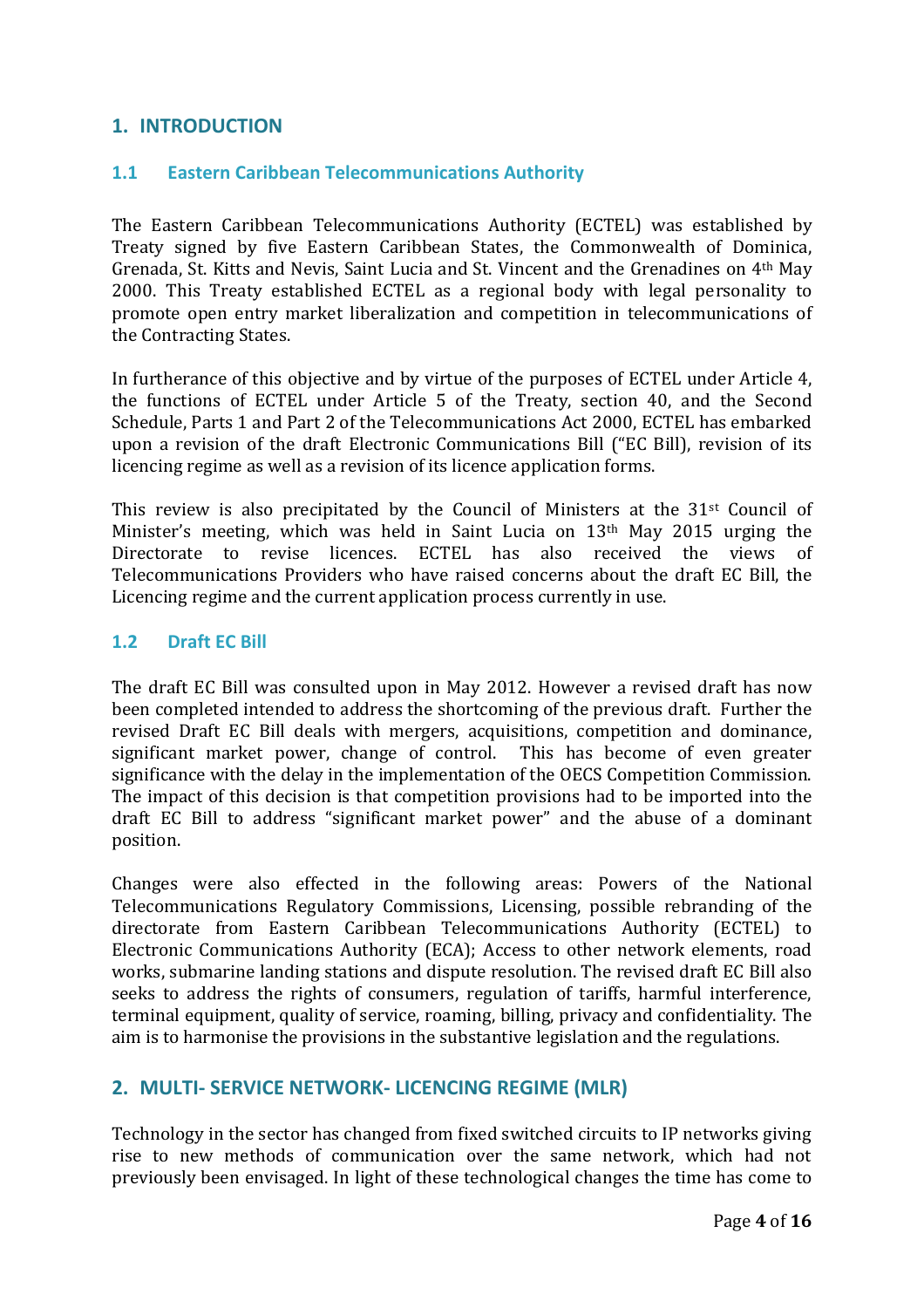review the licencing regime of the Contracting States. It is being proposed here, that a network-service licence be implemented, where a provider no longer needs to apply for a separate licence for each network-service licence it intends to supply; but simply utilize one form in relation to network licences. This it is hoped will facilitate the rollout of new services and the development of the ICT sector.

The licence categories have therefore been reclassified, into 'Network' and 'Service' licences. Network licences are those, which have traditionally been sent to ECTEL for approval as Individual Licences. They include all licences, which are reviewed by ECTEL, in compliance with the Mandate given to ECTEL in the Treaty. Currently, an applicant for an Individual Licence needs to apply separately for each type of service to be provided. Under this proposed regime, an operator intending to provide a network and services can apply for all the network-services it seeks to provide, by using one application form. Network-service licences are flexible and allow an operator to apply to deliver a number of services in one application form regardless of the type of technology to be utilized in the delivery of an electronic communications networkservice.

It has proven a challenge to reduce the provision of services generally to one licence due to the various annexes, which apply to the various categories of service licences. A separate application form will remain in place in relation to each category of Service Licences dealt with by the Commissions. One of the considerations for dealing with Service Licences is to grant a general authorization for the provision of services.

This discussion paper is designed to identify the issues to be addressed in the implementation of an MLR, seek feedback from the National Telecommunications Regulatory Commissions (NTRCs), Stakeholders and the Public.

The discussion will examine the current regime and proposed changes under the EC Bill and then examine the MLR and options available within that framework. It will consider the possible challenges in the implementation of an MLR, for example migration. It provides a sample Network-Service Licence and a sample Network-Service Licence application form to be used in an MLR framework for consideration.

Finally, a questionnaire seeks to elicit comments and suggestions from interested parties.

# <span id="page-4-0"></span>**3. THE CURRENT REGIME AND PROPOSED CHANGES UNDER THE EC BILL**

The current licencing framework available in the ECTEL Member States is the traditional Individual and Class Licencing regime. The regime was designed when the technology based on circuit switched communications was not as advanced as it is today. In order to regulate these traditional technology based services, licences were divided into Class licences and Individual licences. Advances in technology have challenged this approach to licencing, which was heavily dependent on the existence of network infrastructure of a Service Provider. Technologies have now converged towards a common digital platform. These innovations in technology and ICT have resulted in Next Generation Networks (NGN) and have changed the parameters of the ICT sector. Several services can now be provided from the same digital platform such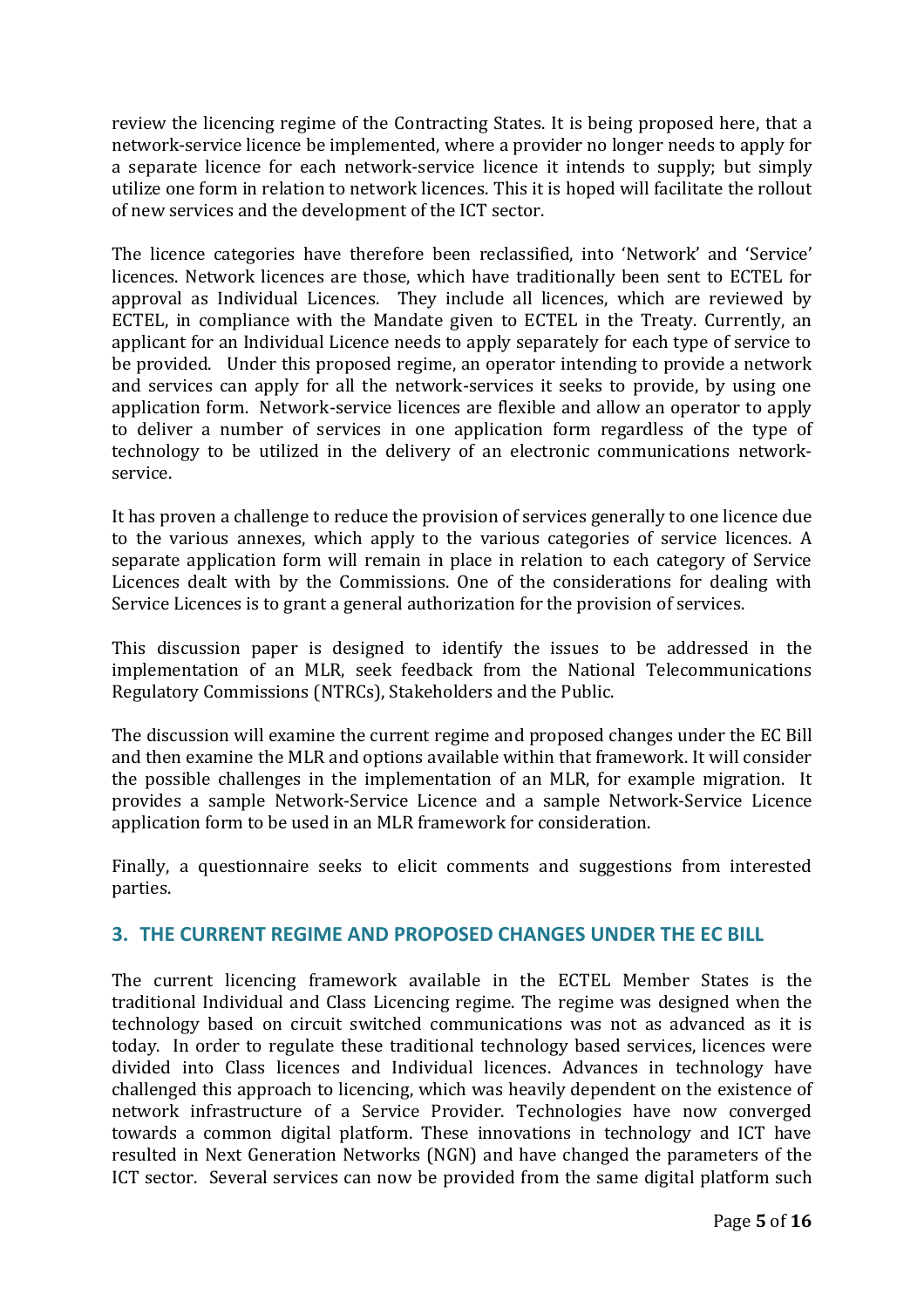as, data services, voice services, hosting and content to name a few. These services would have previously been licenced in different ways. A regulatory regime, which reflects these advances and is technologically neutral, is desirable. This is what ECTEL hopes to achieve and implement in the EC Bill.

Section 36 of the new EC Bill envisages a licencing regime relating to network, and service licences. Further, it provides that the licensee may provide more than one electronic communications service under the licence in accordance with the terms of the licence. This provision is clearly aimed at a multi-service regulatory regime. The matter for discussion is what form this multi-service licencing regime should take.

# <span id="page-5-0"></span>**4. TYPES OF UNIFIED LICENCING REGIMES**

Several countries around the world have now introduced unified and multi-service licensing regimes. The structures, some of which will be examined here in an attempt to determine the one most suited to the circumstances of the ECTEL Contracting Member States. Unified licences can be divided into three (3) main authorisation structures:

- 1. *Unified authorisations* where all operators, regardless of infrastructure or services are treated in exactly the same way and receive virtually an identical authorisation.
- 2. *Multiple category authorisations,* which are created to recognize that very small service providers are treated differently to very large operators.
- 3. *Infrastructure and service authorisations,* issued separately to holders of the authorisation or operators may be allowed to hold both forms of authorisation.

The benefits of unified licences are that they are technology neutral and flexible, allowing the licensee to use any type of technology to provide the desired service and moves away from the service specific approach to authorisations, producing neutrality in licensing. It supports NGN in that it enables consumers to receive a wide range of services over a single Internet Protocol (IP) based network. It strengths competition as the holder of such a licence can use any technology to deliver a service. Voice services for example can be provided under such a regime using Voice over Internet Protocol (VoIP), fixed lines or mobile. Service providers must no longer hold a full range of authorisations for each of these service categories to provide a full range of services. This flexibility is an important step in attracting investment in NGN.

As the EC Bill does not regulate content, the authorisation regime proposed by ECTEL is to provide two broad categories of authorisations:

- Network, also called facilities based licences; and
- Service or Service Based licences

# <span id="page-5-1"></span>**5. FACILITIES OR NETWORK BASED OPERATOR COVER**

**5.1 Network Facility Providers (NFPs),** which include owners of satellite earth stations, fibre optic cables, communications lines and exchanges, radio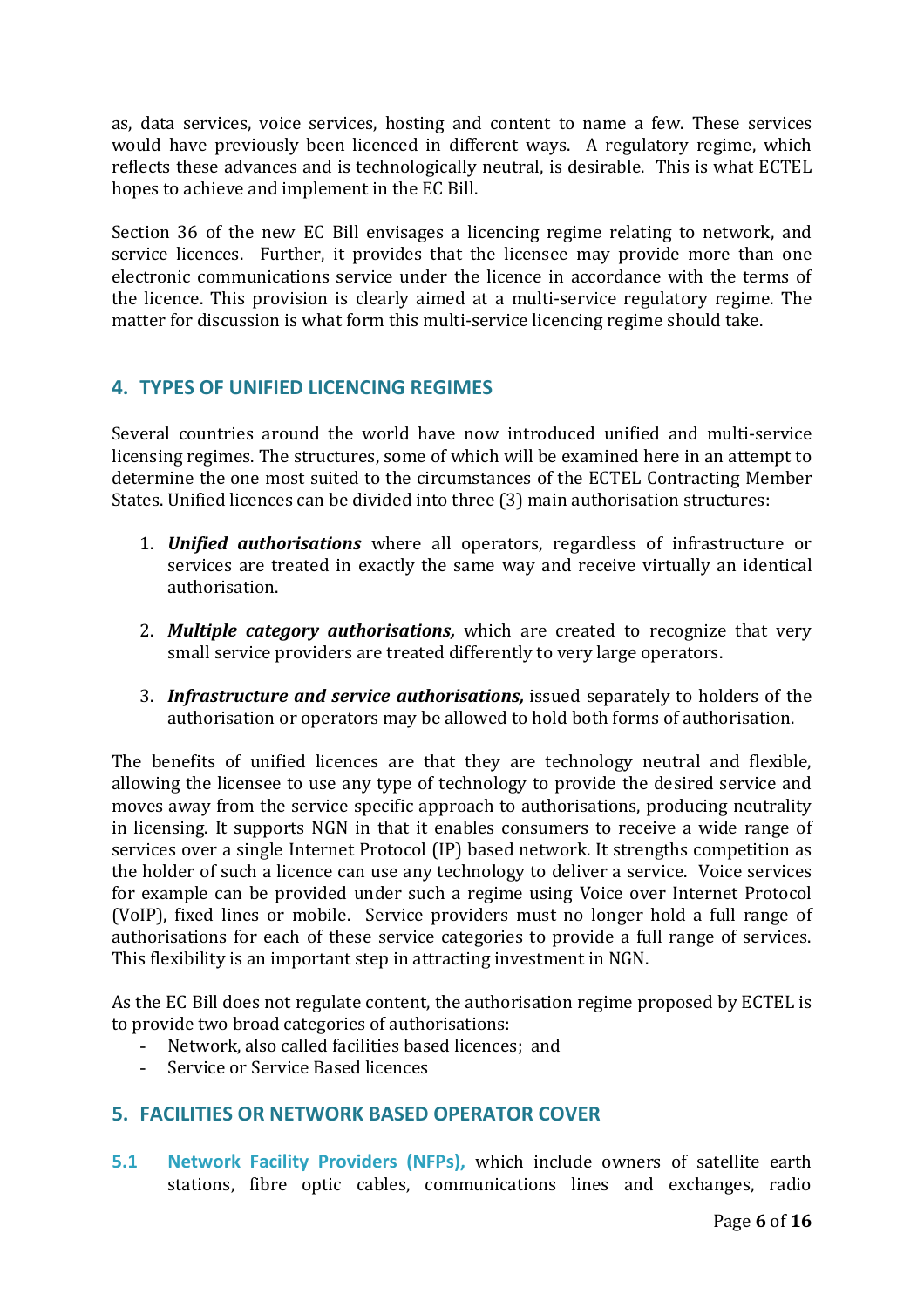communication and transmission equipment, mobile communication base stations and broadcasting towers and equipment.

- **5.2 Network Service Providers (NSPs)** for entities that provide basic connectivity and bandwidth to support a variety of applications for licensees that provide particular functions such as voice services, data services, Internet access services, IP telephony and other transmission services<sup>i</sup> .
- **5.3 Network Based Operator Licences** apply to the operation of any form of telecommunications network, system or facilities that is used by any person to provide telecommunications and or broadcasting services to third parties. Third parties may be the general public, other telecommunications operators or business customers.

These Licences were previously dealt with as individual licences. What is significant here is that the revised draft EC Bill makes provision for persons to provide a network only, a network with a service, or just a service. Schedule 2 of the revised draft EC Bill gives a clear indication as to how the licences will be grouped.

In the revised draft EC Bill, Network licences relate to the following:

- **Network**
- Network and service,
- Internet Network and Service,
- Public Mobile Electronic Communications Network and Services,
- Public Radio Paging,
- **Submarine Cable Landing,**
- Subscriber Television
- **5.4 Service Based Operator Licences (SBO)** are issued to operators who intend to lease telecommunications network elements such as transmission capacity and switching services or to resell services obtained from Facilities Based Operator (FBO) Licensees to any third party. SBO Licences are further subdivided into SBO (Individual) Licence categories and the SBO (Class) Licence category. This relates to the scope of the operators and the nature of the services being offered. The danger with this type of authorisation where a Service Provider's infrastructure and services are bundled in the same authorisation is an incentive to monopolize. This is contrary to the purposes of the Treaty establishing ECTEL, which promotes competition. The provisions of network and services have existed in ECTEL Member States since the inception of the Treaty. However it is the view of ECTEL that any dangers posed can be effectively addressed under the provisions of the revised draft EC Bill.

Under the regime of ECTEL the following licences would fall into the service licence category:

- Aeronautical Mobile Radio
- Aircraft Station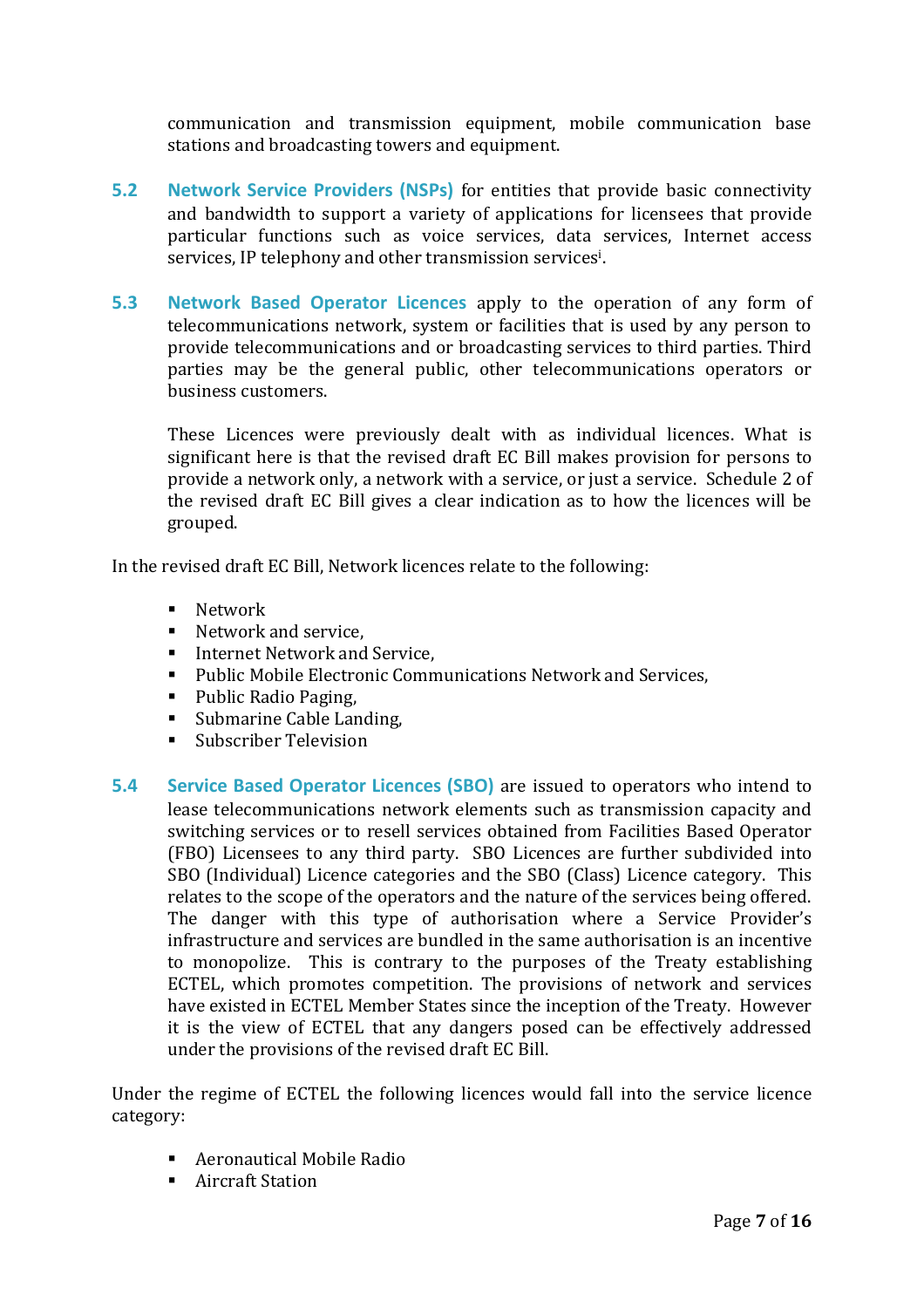- Amateur Radio
- Audio Text/ Video Text
- Broadcast AM Radio Station
- Broadcast FM Radio Station
- Broadcast Television Station
- Community FM Radio Station
- **Family Radio Service**
- International Simple Voice Resale
- Internet Protocol Telephony Services
- Land Mobile Radio
- Maritime Mobile Radio
- Mobile Virtual Network Operator Services
- Private Network and Services
- Resale of Leased Circuits
- Value Added Services

Argentina introduced a Unified Licencing Regime in 2000, which permits licensees to provide any and all telecommunications services to the public. It does not distinguish between facilities–based service providers and resellers, nor does it distinguish between fixed and mobile services, wire line and wireless services or local national and international services.

The European Union (EU) has implemented a unified authorisation in the "electronic communications" authorisation issued under the EU Authorisation Directive. Electronic communications authorisations allow licensees to provide all forms of electronic communications networks and services, including voice data and even content–based services.

Singapore, although it is said to have a Unified Lisencing Regime, appears to have retained the need for separate licences based on the service being provided.

## <span id="page-7-0"></span>**6. CHALLENGES OF MOVING TO A MULTI-SERVICE LICENCE REGIME**

The main challenges of moving to a multi-service licencing regime within the ECTEL states are related to identifying the procedures for issuing the new authorisations, the categories of authorisations in a multi-service authorisation regime, the terms and conditions attached to the new authorisations, and migration of old licences to the new regime.

#### <span id="page-7-1"></span>**6.1 The procedures for issuing the new licences:**

Under this heading ECTEL needs to consider what information needs to be provided to stakeholders, which makes it clear how to obtain the application form, what documents are to be provided and who they are to be submitted to. Part 3 of the revised draft EC Bill, in particular Sections 36 and 37, address the scope and procedure to be followed in making an application for a licence.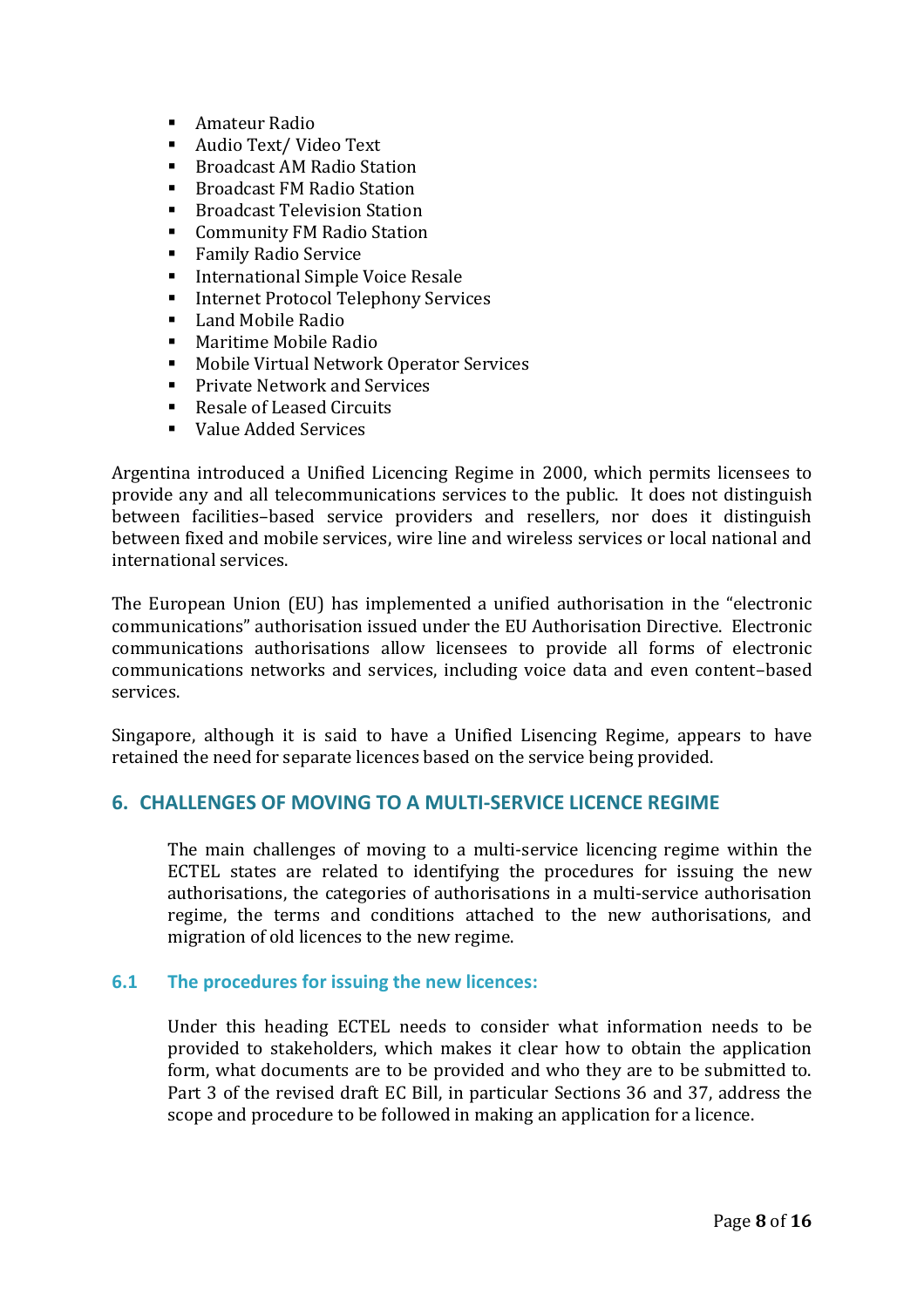## <span id="page-8-0"></span>**6.2 The categories of licences:**

The categories of authorisation are addressed in Schedule 2 of the revised draft EC Bill.

#### <span id="page-8-1"></span>**6.2.1 Migration**

The time frame for migration should be considered carefully. This may take place immediately if the legislation dictates or can be made mandatory after a certain period has elapsed or Licensee may be allowed to continue under their old licences until their terms expire.

What needs to be considered in determining migration is whether the terms and conditions of the old licence under which the Licensee currently operates are more favourable than the terms of authorisation under the multi-service licencing regime. Where the terms of the old licence are more favourable this may give operators a competitive advantage, which in turn will distort competition.

Licences for operators within the ECTEL States are coming up for renewal as early as 2016. It is imperative that the preferred licensing regime is in place by or before October 2016 to avoid some of the complications associated with migration. However, if that target is not met allowances need to be made to handle issues relating to migration.

#### <span id="page-8-2"></span>**6.2.2 Forms of Migration:**

- 6.2.2.1 Issuing MLR licences to new entrants or existing entrants whose licences expire and need replacement.
- 6.2.2.2 Asking existing holders to convert voluntarily to the MLR regime but granting a licence term same as the length of their existing licence term to its expiration date.
- 6.2.2.3 These provisions to be implemented independent of the length of any frequency authorisation, which the operator may hold.

Allowing a grace period for existing licence holders to migrate to the new MLR. A time–frame of 24 months was found to be reasonable in South Africa as it gave operators time to understand the new regime, however flexibility was still shown. Operators who failed to migrate after 24 months were deemed to operate under their old Licences.

#### <span id="page-8-3"></span>**6.2.3 Fees to be paid:**

Under the current regime, an application fee is paid on application for each service being provided as well as an initial and annual fee. It is proposed that this regime remains in place in relation to each licence applied for by an operator or service provider.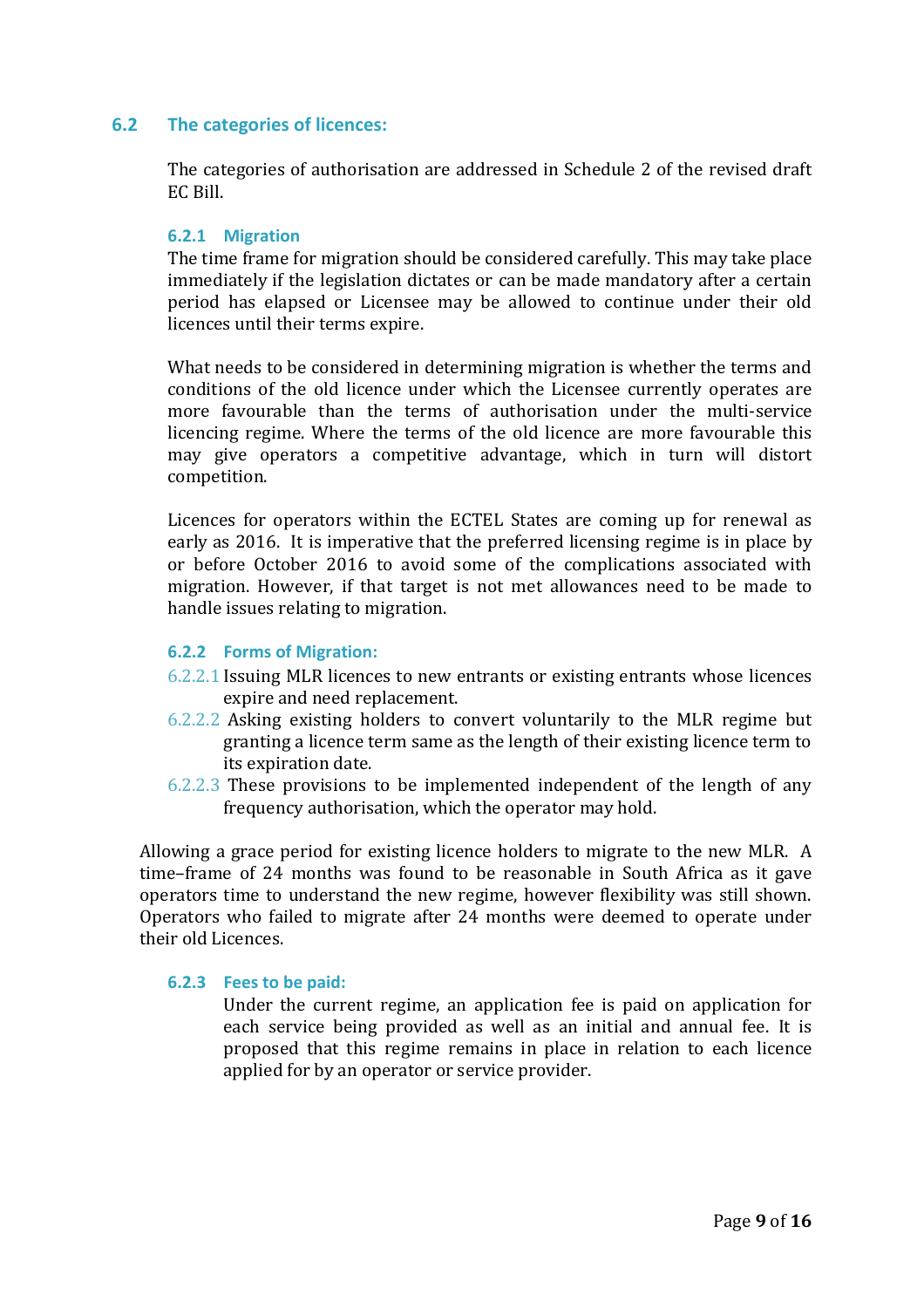## <span id="page-9-0"></span>**7. TREATING WITH SPECTRUM RIGHTS AND NUMBERING SERVICES**

Under the MLR spectrum rights and numbering resources are allocated separately from the unified authorisation. This is maintained under section 39 and 66 of the draft EC Bill.

## <span id="page-9-1"></span>**8. HOW ECTEL PROPOSES TO PROCEED**

- (a) In keeping with best practices ECTEL proposes to engage firstly with NTRCs for comments and contributions to this consultation.
- (b) Share changes on the revised draft EC Bill, the proposed new networkservice licences and the network-service licence application form with interested parties, Operators and Stakeholders.
- (c) Hold public discussions to engage telecommunication providers, interested parties, and other stakeholders.
- (d) Once a decision has been made as to the type of licencing regime and the details finalized; ECTEL will conduct ongoing engagements with industry operators to discuss this new regime.
- (e) Provide opportunities and material to discuss the new regime with existing licensees to fully and carefully explain the new regime.
- (f) Encourage migration by existing holders to the MLR.

## <span id="page-9-2"></span>**9. PROPOSED AMENDED LICENCING REGIME**

This new regime, gives ECTEL an opportunity to amend the current licences, which are being used to ensure that weaknesses currently experienced in our Licences are dealt with. It is hoped that this exercise will highlight inadequacies in the current application system. A proposed draft Licence is attached for consideration.

Service Providers and other Stakeholders are asked to comment on the proposed new network-service Licence, the proposed new network-service licence application form and identify any gaps contained therein, which need to be resolved.

### <span id="page-9-3"></span>**9.1 THE REVISED NETWORK-SERVICE LICENSE APPLICATION FORM**

In an effort to better meet the needs of service providers and their desire to expand, ECTEL is currently exploring the use of a single application form, which can be used to apply for any type of License, which comes to ECTEL for consideration. Telecommunication Providers and interested parties have also expressed the desire to apply for a licence, which can be used in any Member State. Unfortunately, this proposal is not reflected in this consultation document,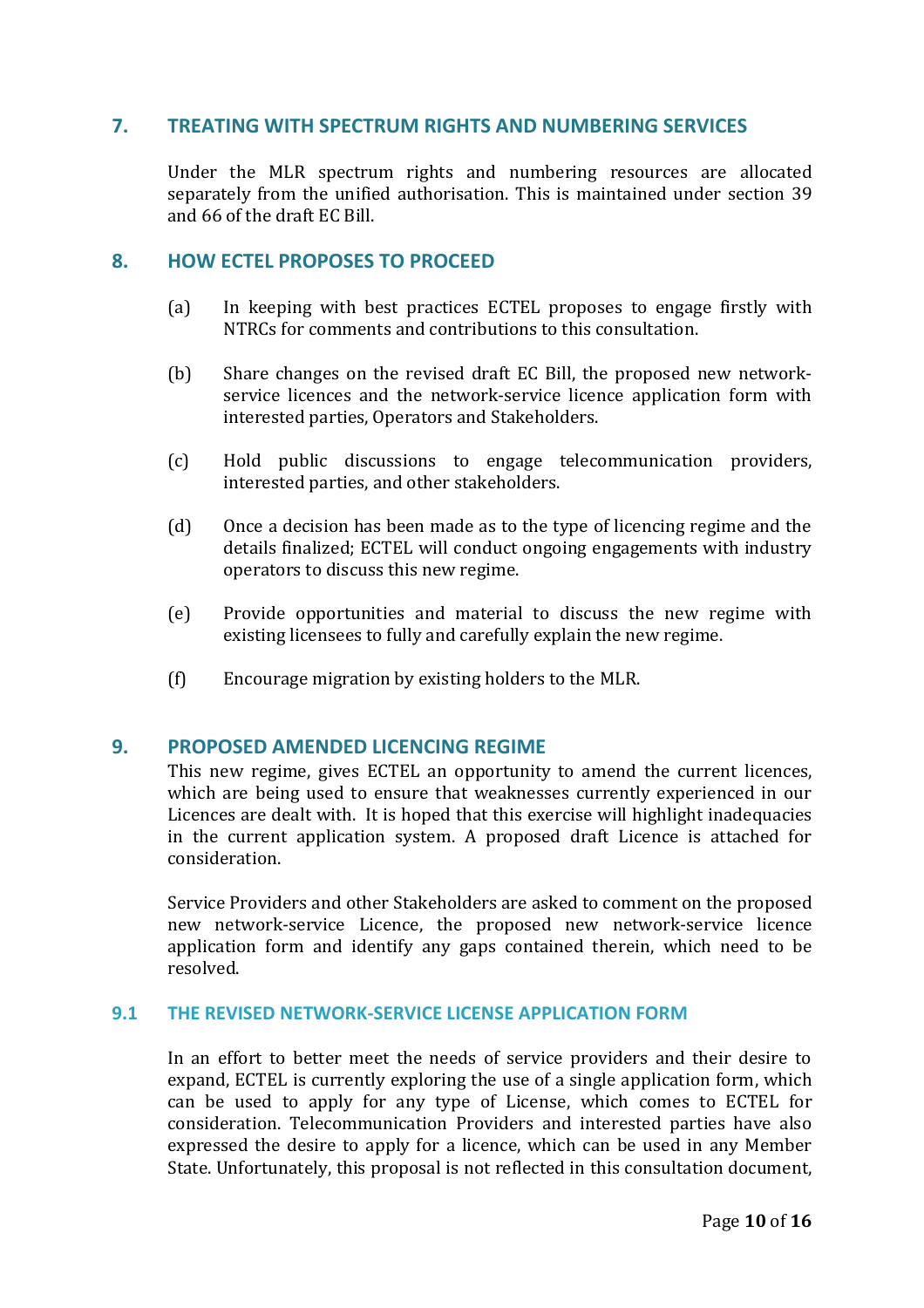but the prospect is under consideration. ECTEL is also in the process of making its applications electronic and would also at this time like to make provision for that possibility, with this new application.

A proposed new application form is attached with this consultation document. On this form, it is proposed that a provider will be able to apply for any service which can be applied for under the new category of a 'Network" licence. This includes: The provision of a network only, the provision of network and service, Internet Network and Service, Public Mobile Electronic Communications Network and Services, Public Radio Paging, Submarine Cable Landing, Subscriber Television and any other licence designated as a network.

The category of special licences has not been changed save to enhance the procedure for applications in the legislation. It is proposed that this category remains as is.

# <span id="page-10-0"></span>**10. QUESTIONS AS TO STRUCTURE OF THE NEW UNIFIED LICENCING REGIME TO BE IMPLEMENTED IN ECTEL CONTRACTING MEMBER STATES.**

Below is a list of questions to be considered by the NTRCs, and stakeholders, which may assist ECTEL in implementing this new licencing regime. Interested parties are encouraged to make suggestions and to contribute to achieving the objective, of establishing a licencing regime, which provides more flexibility and is more responsive to changes in the telecommunications sector.

This consultation puts forward ECTEL's suggestions and seeks feedback or contributions. Contributors may suggest a different approach from the one suggested. Whatever is recommended ECTEL would appreciate the justification in support of the approach taken.

<span id="page-10-1"></span>**10.1 Who are you?** (Please identify yourself. Are you regulator, a Stakeholder, interested party or other operator?)

## <span id="page-10-2"></span>**10.2 Questions relating to the revised draft EC Bill.**

The following changes have been made to this revised draft.

- a) A proposed change of name of the Directorate from Eastern Caribbean Telecommunications Authority (ECTEL) to Electronic Communications Authority or (ECA).
- b) A proposed change of name from National Telecommunications Regulatory Commission (NTRC) to National Electronic Regulatory Commission (NERC)
- c) All applications are to be made to the Minister who will immediately forward to the Commission, who will then forward relevant applications to ECTEL.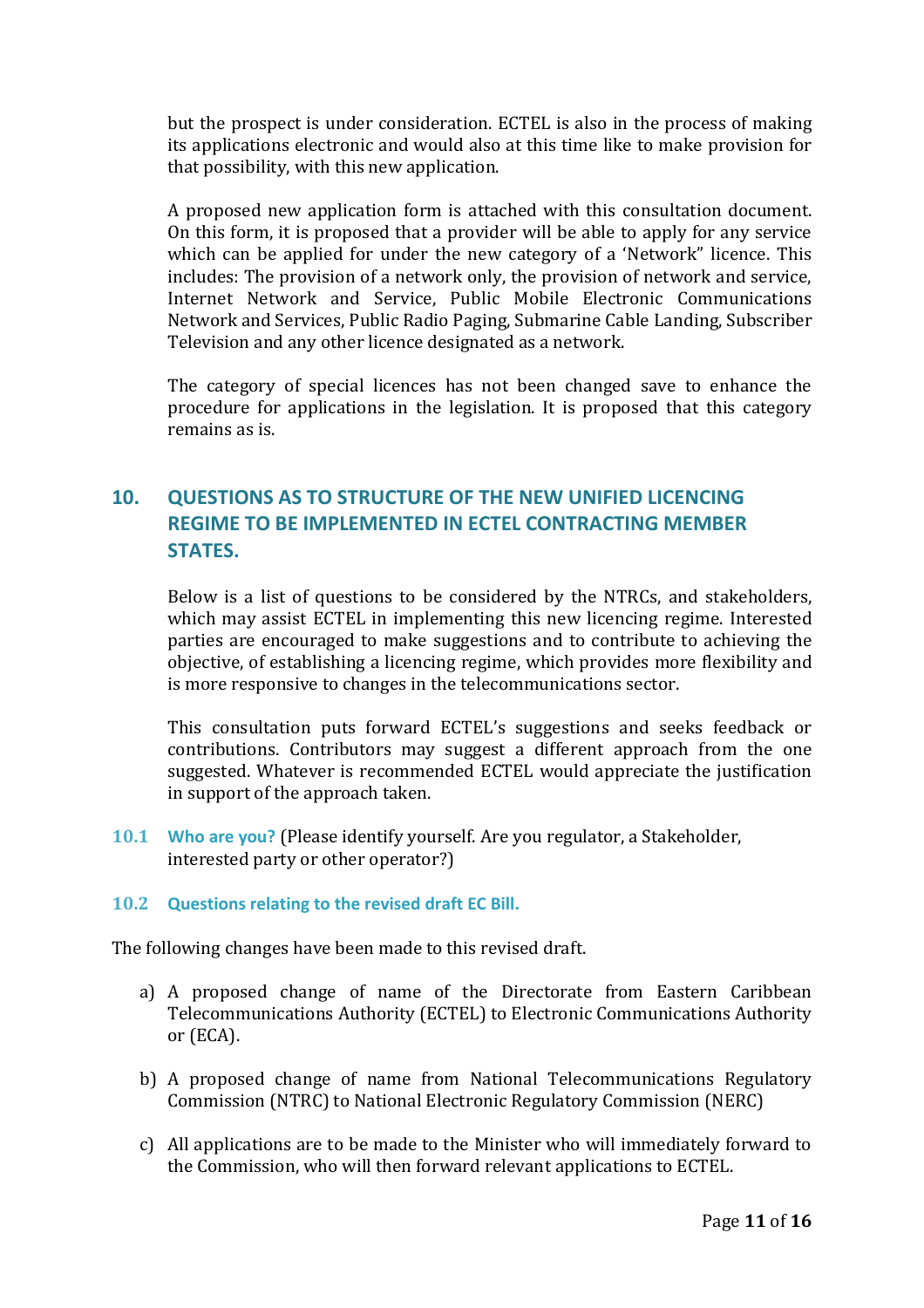- d) The Licences have been divided into Network and Service licences.
- e) The composition of the Commission has expanded.
- f) The Functions of the Commission has also been expanded.
- g) The Powers of the Commission have been expanded.
- h) Provision has been made for applications to be submitted electronically.
- i) The procedure for transfer of licences and frequency authorisation has been amended.
- j) Change of control of licences and frequency authorisation has been amended.
- k) A new definition indicating when one is considered to have a significant interest as a shareholder has been included.
- l) The definition of significant interest is 25% of shareholding or voting rights. What are your views on this definition?
- m) The length of time for an application for renewal has been shortened.
- n) A new clause has been included to address surrender of licences and frequency authorisations.
- o) The special licence provisions have been enhanced
- p) Universal service has been expanded to include access.
- q) A clause has been included to deal with reference offers under rights and obligations of Licensees and frequency authorisation holders.
- r) A new section on Market analysis has been added and specific obligations of licensee with significant market power.
- s) A provision on the assessment of dominance has been included.
- t) A new competition section has been included.
- u) New provisions have been included to address submarine cables and landing stations.
- v) Provisions have been included to address the rights of consumers, regulation of tariffs, dealing with harmful interference, terminal equipment, quality of service, roaming, billing, privacy and confidentiality.
- w) The powers of the Minister to make regulations have been extended.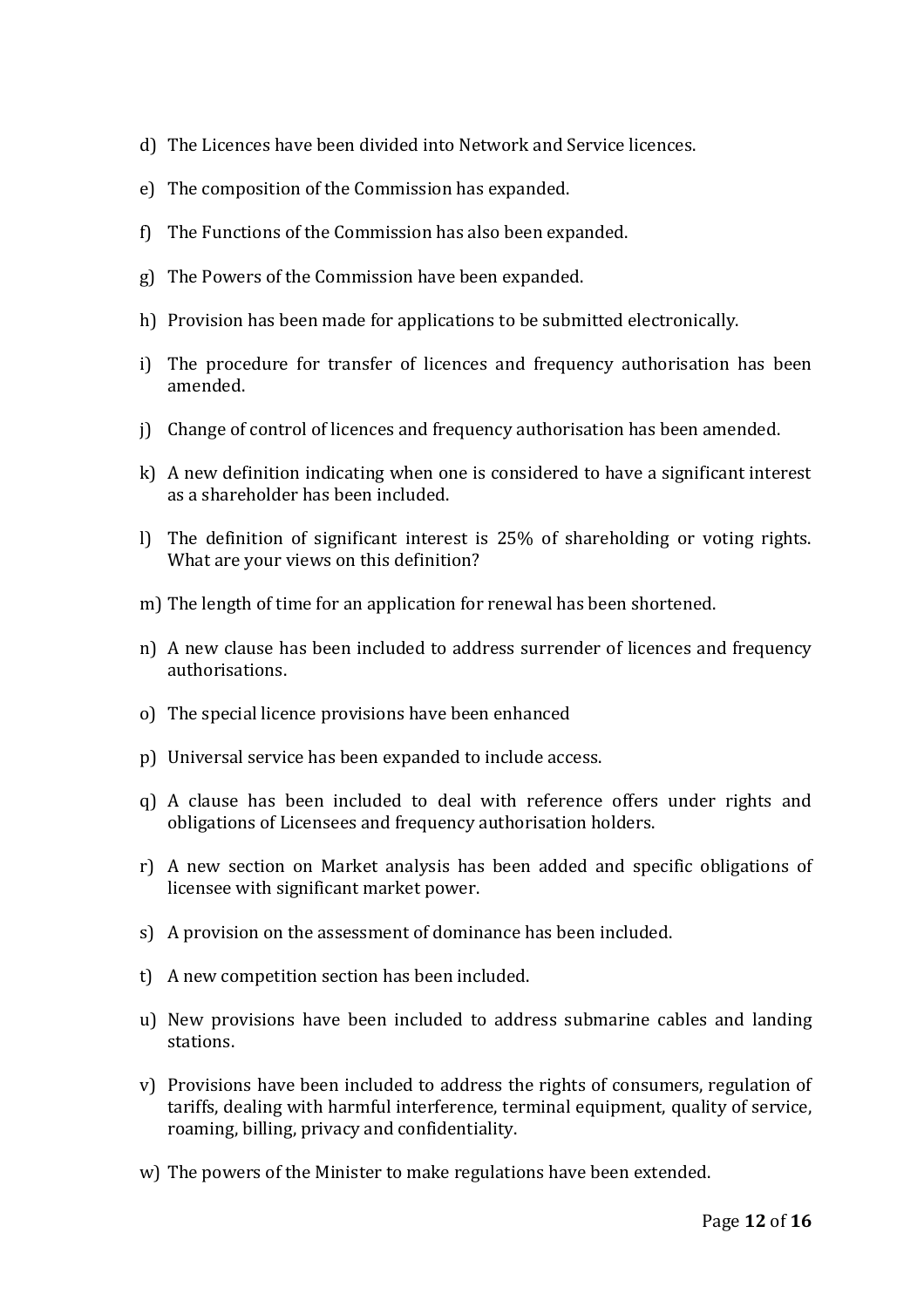- x) In schedule 3, the lists of items, which may go into a licence have also been extended.
- y) Having reviewed the draft EC Bill, what concerns if any would you like to express?
- z) Having reviewed the revised draft EC Bill; do you consider any of the clauses redundant? If yes, please provide examples and possible resolutions or suggestions.
- aa)Are there any other provisions, which in you opinion should be included in the revised draft EC Bill. If yes, please provide examples and possible provisions

#### <span id="page-12-0"></span>**10.3 Questions related to the New Licencing Regime**

- a) Would you agree that a licencing regime, which requires a provider to apply only once to provide a number of services, is desirable?
- b) Would it assist ECTEL if only one application for a licence needed to be made to enable a provider to operate in any Member State?
- c) Would it be beneficial to be able to complete an electronic communications application online?
- d) Are you familiar with the various licencing regimes, which have been presented here?
- e) What are your views as it relates to the submission of all licence applications to the Minister of each relevant ECTEL Contracting Member State as the Minister is the one issuing the licence?

#### <span id="page-12-1"></span>**10.4 Views on a Multi-service Network-Licensing Regime**

- a) What are your views on the adoption of a Multi-Service Network-Licencing Regime for implementation in the ECTEL Member States?
- b) Do you favour the use of only one licence, which gives you permission to carry out more than one service?
- c) Why do you favour this regime?
- d) Should this regime be extended to include service licences as well? Give reasons for your answer.
- e) What alternative suggestions if any do you have?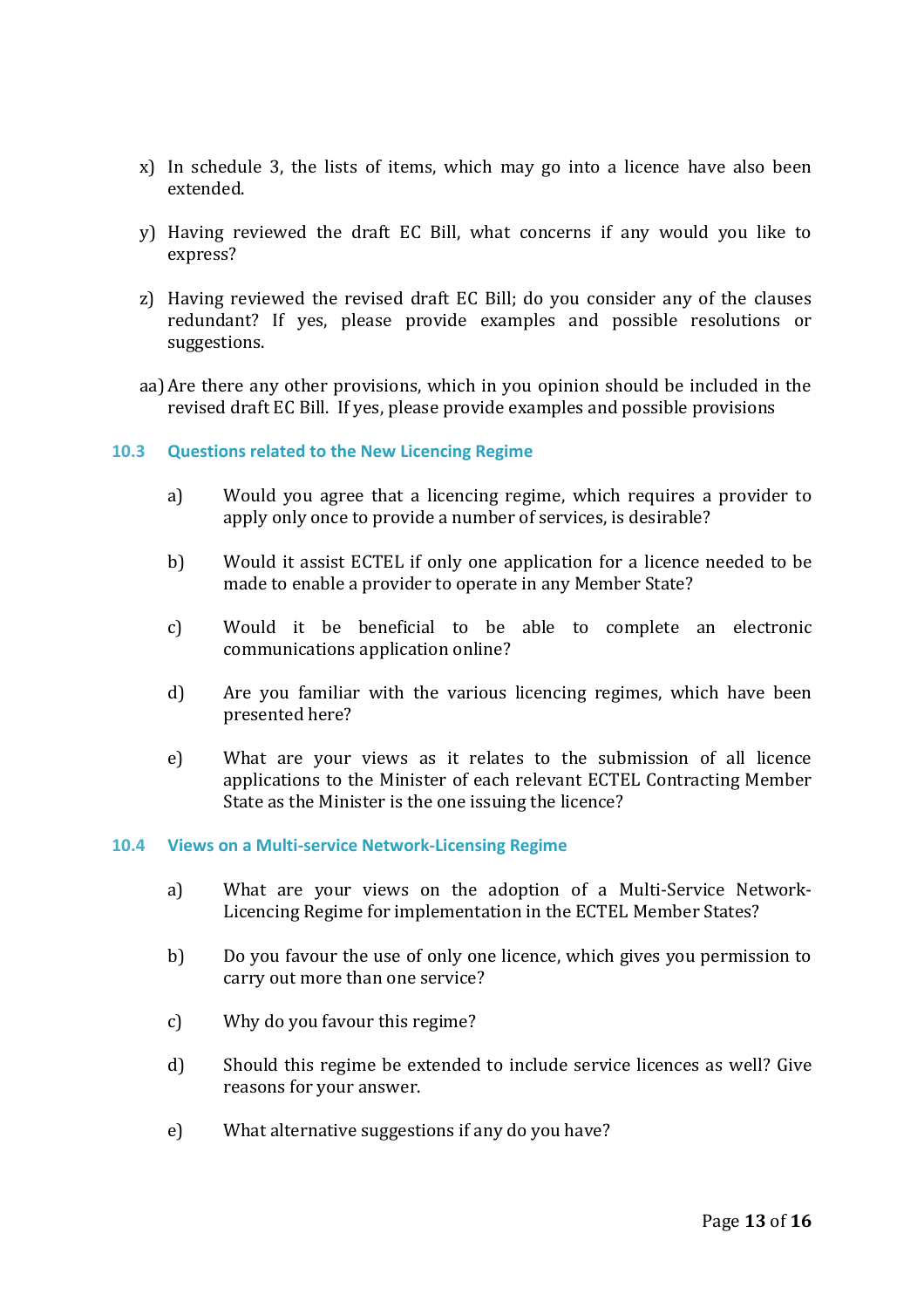f) Why are you of the view that your suggested regime would be better suited for implementation in the ECTEL States?

#### <span id="page-13-0"></span>**10.5 Changes to the Licence**

- a) Have you observed any specific areas of the current Licences, which are problematic?
- b) If yes what areas are they?
- c) Do you think they can be addressed and in light of the current changes being made?
- d) Do you have any suggestions, which may assist with revising the current licences to meet the needs of a multi-service network-licencing regime?
- e) What problems do you foresee in adopting the changes suggested in this consultation document?
- f) Is there any category of licence, which you envisage will not fit into the current changes?
- g) Should special licences continue to be a special category under the revised EC Bill?
- h) Is there any other way of dealing with special licences? Can you make any suggestions?

#### <span id="page-13-1"></span>**10.6 Concerns about the consequences of adopting Multi-Service Licensing Regime**

- a) Do you have any concerns about this new regime recreating the monopolies of the past?
- b) If yes, how do you envisage monopolies being recreated based on this new regime?
- c) Having reviewed the draft EC Bill, will the new competition provisions address your concerns?
- d) Is there a need for a licence to provide a network without a service?
- e) Do you have any additional suggestions? If any, do you wish to put them forward for consideration?

#### <span id="page-13-2"></span>**10.7 Spectrum and Numbering**

a) Should Spectrum and Numbering be treated as separate issues?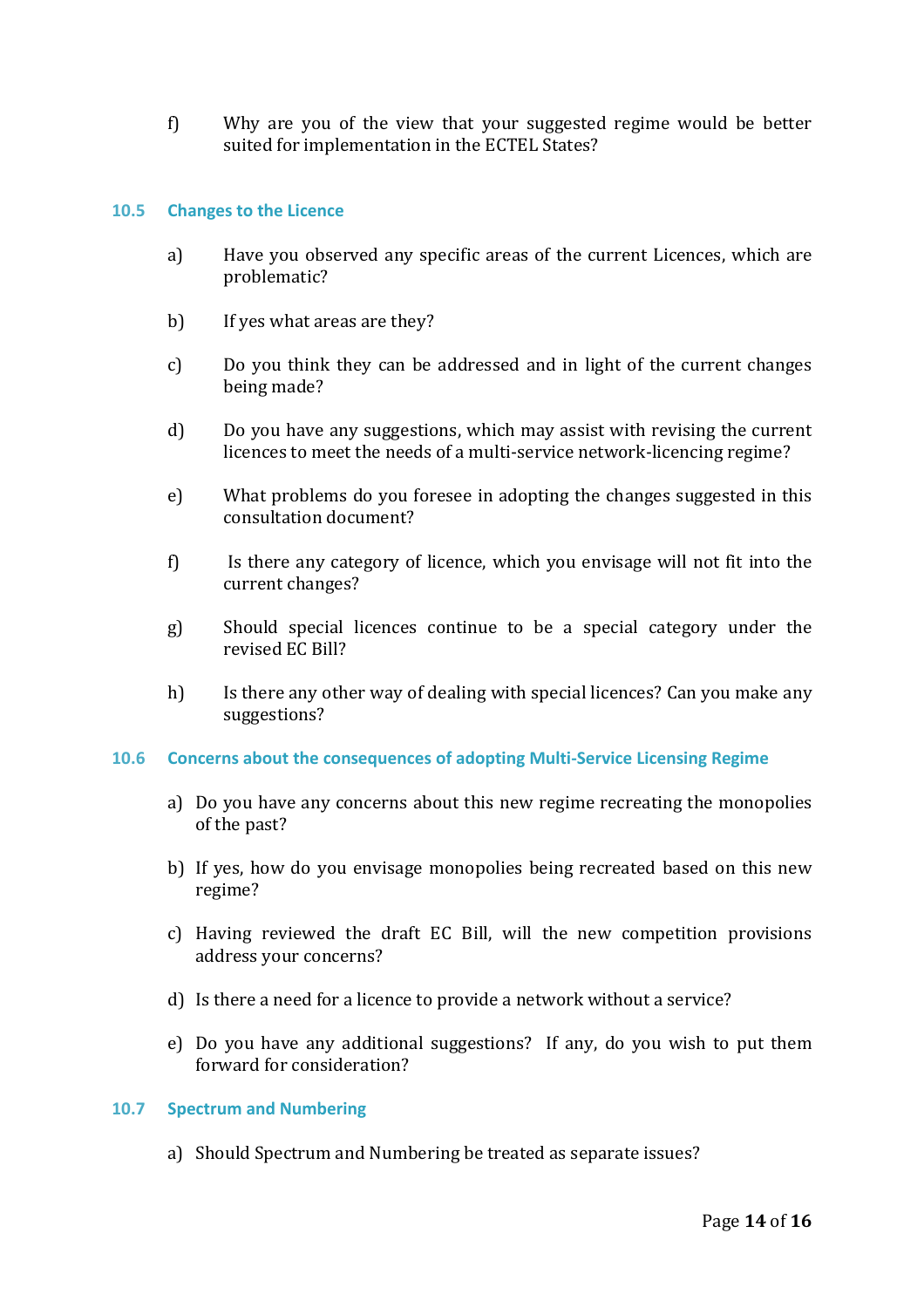- b) If not, why?
- c) If you agree, why?

#### <span id="page-14-0"></span>**10.8 Redundant Provisions in current Licences**

- a) Are there any provisions in the existing licencing regime, which you consider to be redundant or irrelevant and should not be included in the New Multiservice Network Licences? Please provide examples and possible resolutions or suggestions.
- b) Should adherence to net neutrality and technology neutrality be included in the licence?

#### <span id="page-14-1"></span>**10.9 Suggested clauses to be included in new licences**

a) Are there any clauses, which in your opinion should be included in the licence? If yes, please outline the clause and give your reasons.

#### <span id="page-14-2"></span>**10.10 Implementation**

- a) Should ECTEL cease the issuing of any new licences until a decision has been arrived at in relation to the new licencing regime?
- b) Should old licences simply be extended for a period of 12 or 24 months to allow effective migration to the new regime?
- c) Should stakeholders holding licences migrate onto the new regime automatically?
- d) What do you consider to be a reasonable period for migration once the new system is in place?
- e) Should current licenced Stakeholders be required to provide all documentation previously provided on first application upon migration?
- f) Would license operators and stakeholders appreciate a forum or series of forums with ECTEL to explain the new regime and how they may be impacted by it?

#### <span id="page-14-3"></span>**10.11 Questions related to the network-service application form**

- 1. What are your views on the proposed revised application form?
- 2. Does it adequately provide for the application of multiple licences in one form?